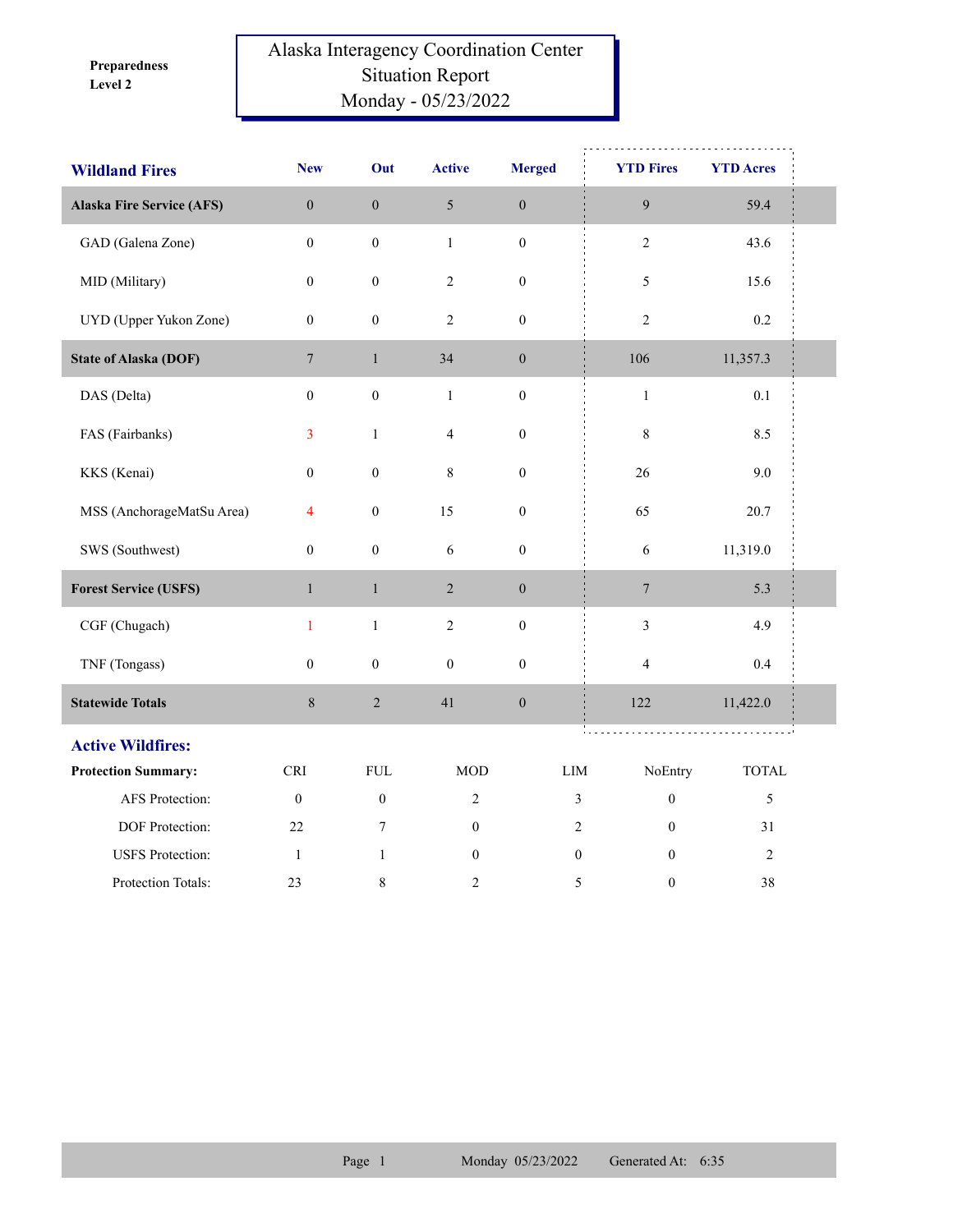## **Active Fires Status Summary**

|                         | Staffed           |                     | Unstaffed       |                   |  |  |
|-------------------------|-------------------|---------------------|-----------------|-------------------|--|--|
|                         | Contained $(S/C)$ | Uncontained $(S/U)$ | Contained (U/C) | Uncontained (U/U) |  |  |
| AFS Protection:         |                   |                     |                 |                   |  |  |
| <b>DOF</b> Protection:  |                   |                     |                 |                   |  |  |
| <b>USFS</b> Protection: |                   |                     |                 |                   |  |  |
| Status Totals:          |                   |                     | 34              |                   |  |  |

| <b>Active Fires Acreage Summary</b> |                       |                |  |
|-------------------------------------|-----------------------|----------------|--|
|                                     | Acres                 | Acreage Change |  |
| 8 New                               | 2.7                   |                |  |
| 35 Monitor                          | 11,401.9              | 697.3          |  |
| 6 Prescribed                        | 24,445.0              | 22,970.0       |  |
| 49 Fires                            | Total Acres: 35,849.6 |                |  |

## **Prescribed Fires**

|                                 | <b>YTD</b> Fires | YTD Acres | New | Active | Out Yesterday |
|---------------------------------|------------------|-----------|-----|--------|---------------|
| Military                        |                  | 24,427.0  |     |        |               |
| National Park Service           |                  | 0.1       |     |        |               |
| State of Alaska                 | 4                | 5. l      |     |        |               |
| U.S. Forest Service             |                  | 18.0      |     |        |               |
| <b>Fuels Management Totals:</b> |                  | 24,450.2  |     |        |               |

## **Cause Summary For All Fires (Includes Merged Fires But Not Prescribed Fires)**

|        | Human: 96        | $1,005.3$ Acres |             |
|--------|------------------|-----------------|-------------|
|        | Lightning: $3$   |                 | $0.3$ Acres |
|        | Undetermined: 23 | 10,416.4 Acres  |             |
| Total: | 122              | 11,422.0 Acres  |             |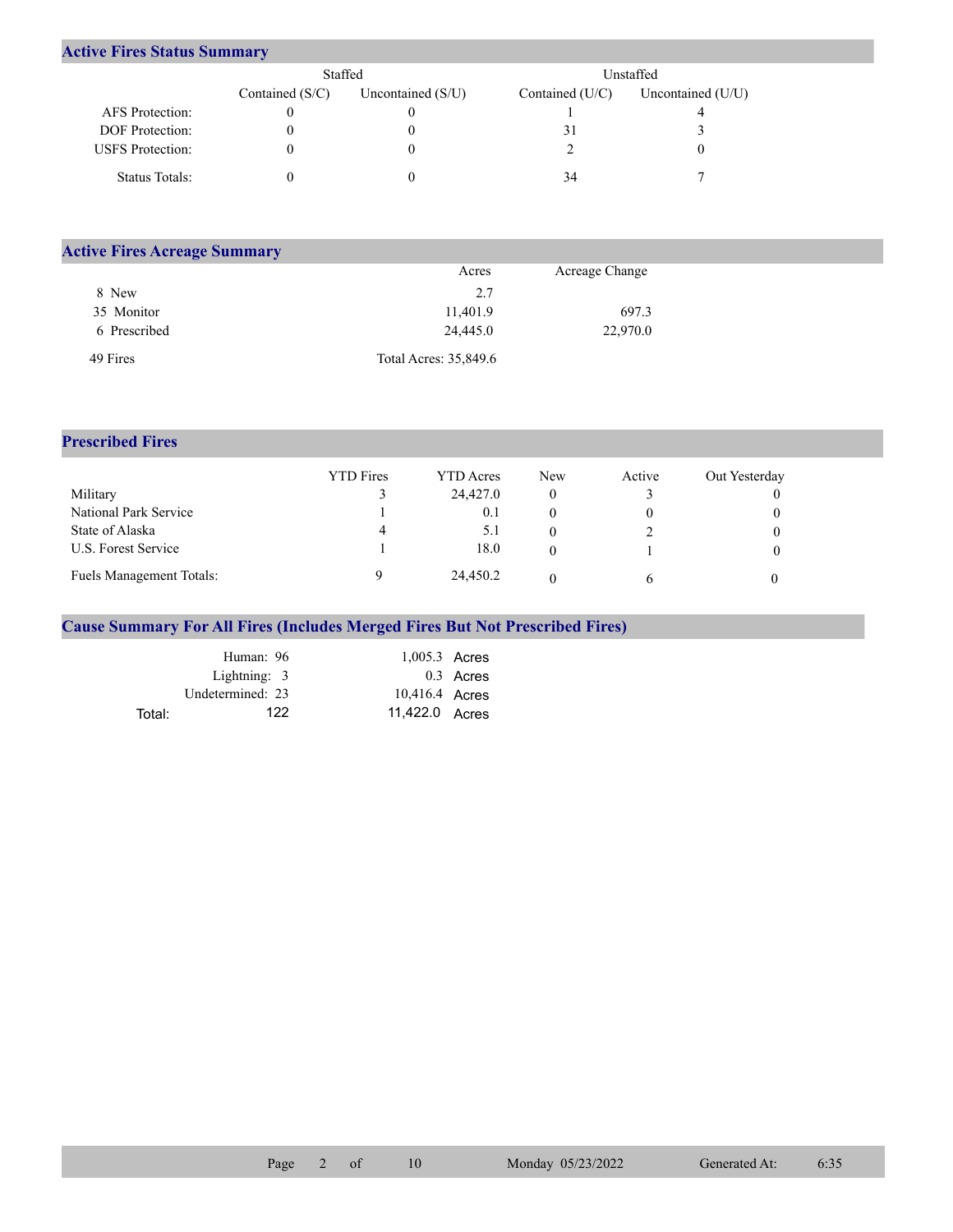| <b>New</b>                                                                                                                                                                                                                                                                                                                                                      |              | Count: 8                                              | Acres: 2.7           |  |                                                         |  |                           |                     |
|-----------------------------------------------------------------------------------------------------------------------------------------------------------------------------------------------------------------------------------------------------------------------------------------------------------------------------------------------------------------|--------------|-------------------------------------------------------|----------------------|--|---------------------------------------------------------|--|---------------------------|---------------------|
| Daily Report From: 05/22                                                                                                                                                                                                                                                                                                                                        |              |                                                       |                      |  |                                                         |  | 0.8 Acreage On 05/22      |                     |
| 201131                                                                                                                                                                                                                                                                                                                                                          |              | Lat: 61 05.1517<br>Lon: 149 46.1883<br>Owner: Private | Status: U/C<br>Unit: |  | Acres: 0.8<br>Start Date: 05/22<br><b>AKPRI-Private</b> |  | Area: MSS                 | Option: Critical    |
| 131                                                                                                                                                                                                                                                                                                                                                             |              | Name: Zircon                                          |                      |  |                                                         |  |                           | Cause: Human        |
| Anchorage Fire requested Forestry response to a structure fire spreading into the wildlands. M66, M61, H-117AM and<br>BD-905 responded, as well as Gannett Glacier. Unified comand was established; H-117AM conducted bucket operations<br>while a hose lay set around the fire perimeter. Gannett followed in with saw line. Fire is contained and controlled. |              |                                                       |                      |  |                                                         |  |                           |                     |
| Daily Report From: 05/22                                                                                                                                                                                                                                                                                                                                        |              |                                                       |                      |  |                                                         |  | 0.1 Acreage On 05/22      |                     |
| 211130                                                                                                                                                                                                                                                                                                                                                          |              | Lat: $6446.2300$<br>Lon: 148 02.8683                  | Status: Out 05/22    |  | Acres: 0.1<br>Start Date: 05/22                         |  | Area: FAS                 | Option: Critical    |
|                                                                                                                                                                                                                                                                                                                                                                 |              | Owner: Private                                        | Unit:                |  | <b>AKPRI-Private</b>                                    |  |                           |                     |
| 130                                                                                                                                                                                                                                                                                                                                                             |              | Name: Cripple Creek                                   |                      |  |                                                         |  | Cause:                    | Human               |
| At 1950 city dispatch reported a 10x10 burn pile with possible escapement to the wildland. Fairbanks engines 70 and 65<br>responded and controlled and contained as well as put the fire out.                                                                                                                                                                   |              |                                                       |                      |  |                                                         |  |                           |                     |
| Daily Report From: 05/22                                                                                                                                                                                                                                                                                                                                        |              |                                                       |                      |  |                                                         |  | 0.1 Acreage On 05/22      |                     |
| PNF7                                                                                                                                                                                                                                                                                                                                                            |              | Lat: 60 54.8217                                       | Status: Out 05/22    |  | Acres: 0.1                                              |  | Option: Full              |                     |
| 000128<br>P0PNF7                                                                                                                                                                                                                                                                                                                                                | Owner: USFS  | Lon: 149 27.8950                                      |                      |  | Start Date: 05/22                                       |  | Area: CGF                 |                     |
| 128                                                                                                                                                                                                                                                                                                                                                             |              | Name: Mile 10 Overlook                                | Unit:                |  | <b>AKCGF-Chugach National Forest</b>                    |  |                           | Cause: Human        |
| An unattended campfire (no fire ring) was found by a patrolling Forest Service engine. Fire was smoldering in the duff, no<br>structures were threatened. Fire was suppressed and declared out by on-scene resources.                                                                                                                                           |              |                                                       |                      |  |                                                         |  |                           |                     |
| Daily Report From: 05/22                                                                                                                                                                                                                                                                                                                                        |              |                                                       |                      |  |                                                         |  | 0.3 Acreage On 05/22      |                     |
| 201127                                                                                                                                                                                                                                                                                                                                                          |              | Lat: 61 12.1080<br>Lon: 149 51.7020                   | Status: U/C          |  | Acres: 0.3<br>Start Date: 05/22                         |  | Area: MSS                 | Option: Critical    |
|                                                                                                                                                                                                                                                                                                                                                                 | Owner: State |                                                       | Unit:                |  | <b>AKDNS-AK Dept. Natural Resources</b>                 |  |                           |                     |
| 127                                                                                                                                                                                                                                                                                                                                                             |              | Name: Chester Creek                                   |                      |  |                                                         |  |                           | Cause: Undetermined |
| Forestry requested by AFD for a brush fire in Anchorage. M68 responded and established unified command with AFD unit.<br>Fire was contained and controlled upon arrival of Forestry. Due to the location of fire and current conditions, the fire will be<br>monitored until significant precipitation occurs.                                                  |              |                                                       |                      |  |                                                         |  |                           |                     |
| Daily Report From: 05/22                                                                                                                                                                                                                                                                                                                                        |              |                                                       |                      |  |                                                         |  | 0.1 Acreage On 05/22      |                     |
| 201126                                                                                                                                                                                                                                                                                                                                                          |              | Lat: 62 19.2000<br>Lon: 150 12.4400<br>Owner: Private | Status: U/C<br>Unit: |  | Acres: 0.1<br>Start Date: 05/22<br><b>AKPRI-Private</b> |  | Option: Full<br>Area: MSS |                     |
| 126                                                                                                                                                                                                                                                                                                                                                             |              | Name: Chulitna                                        |                      |  |                                                         |  | Cause:                    | Undetermined        |
| Forestry resources investigated a fire reported by Trapper Creek Fire Department. Fire had no heat and was declared<br>contained and controlled.                                                                                                                                                                                                                |              |                                                       |                      |  |                                                         |  |                           |                     |
| Daily Report From: 05/22                                                                                                                                                                                                                                                                                                                                        |              |                                                       |                      |  |                                                         |  | 1.0 Acreage On 05/22      |                     |
|                                                                                                                                                                                                                                                                                                                                                                 |              | Lat: $6448.2400$                                      | Status: U/C          |  | Acres: 1.0                                              |  |                           | Option: Critical    |
| 211125                                                                                                                                                                                                                                                                                                                                                          |              | Lon: $14734.0600$                                     |                      |  | Start Date: 05/22                                       |  | Area: FAS                 |                     |
| 125                                                                                                                                                                                                                                                                                                                                                             | Owner: State | Name: Badger Rd                                       | Unit:                |  | <b>AKDNS-AK Dept. Natural Resources</b>                 |  |                           | Cause: Human        |
| At 1530 Fairbanks City Dispatch reported a wildland fire about 3 miles down Frontage Road in North Pole. The fire was<br>approximately 1 acre in size in grass and slash when Fairbanks engines arrived. Located in a Critical management option,<br>suppression action was taken. Fire was contained and controlled.                                           |              |                                                       |                      |  |                                                         |  |                           |                     |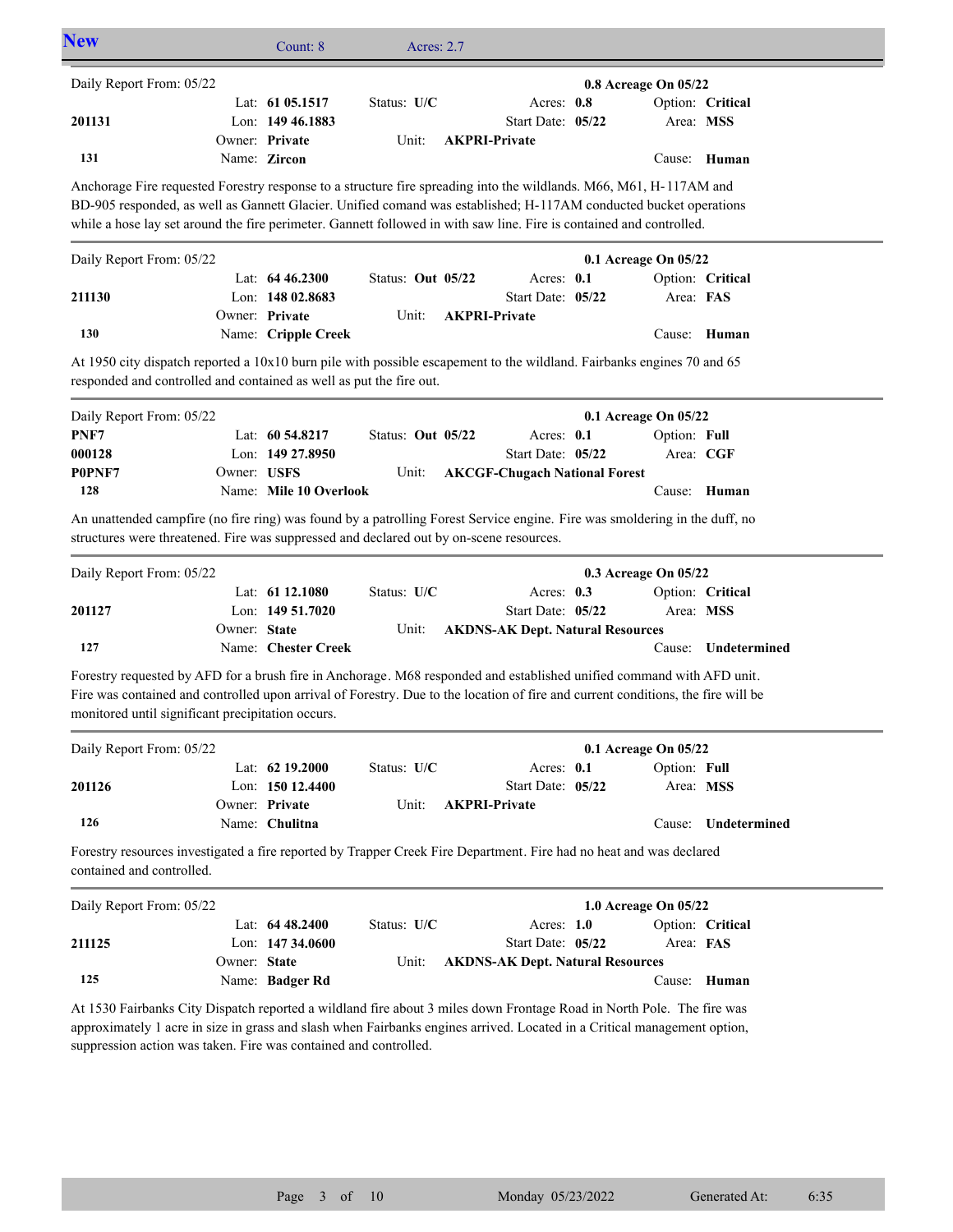| <b>New</b>                                                                                                                                                                  | Count: 8           | Acres: $2.7$  |                      |                          |                  |  |
|-----------------------------------------------------------------------------------------------------------------------------------------------------------------------------|--------------------|---------------|----------------------|--------------------------|------------------|--|
| Daily Report From: 05/22                                                                                                                                                    |                    |               |                      | $0.2$ Acreage On $05/22$ |                  |  |
|                                                                                                                                                                             | Lat: $61\,36.0300$ | Status: $U/C$ | Acres: $0.2$         |                          | Option: Critical |  |
| 201124                                                                                                                                                                      | Lon: $14907.8500$  |               | Start Date: 05/22    | Area: MSS                |                  |  |
|                                                                                                                                                                             | Owner: Private     | Unit:         | <b>AKPRI-Private</b> |                          |                  |  |
| 124                                                                                                                                                                         | Name: 901 PWH      |               |                      | Cause:                   | Undetermined     |  |
| Fire was reported by MATCOM during afterhours to the area DO. Forestry units responded and took action as well as<br>returned at start of regular shift. No heat was found. |                    |               |                      |                          |                  |  |
| Daily Report From: 05/22                                                                                                                                                    |                    |               |                      | $0.1$ Acreage On $05/22$ |                  |  |
|                                                                                                                                                                             | Lat: $64\,54.1600$ | Status: U/C   | Acres: $0.1$         |                          | Option: Critical |  |
| 211123                                                                                                                                                                      | Lon: $14724.5500$  |               | Start Date: $05/22$  | Area: FAS                |                  |  |

**Private AKPRI-Private**

At 0930 Fairbanks City Dispatch called in a wildland fire at Jana Court. The fire was approximately .1 of an acre grass fire escaping into the wildlands. Fairbanks engines 65, 78, 71, and White Mountain crew sprayed foam on nearby trees and were able to contain and control the fire.

Name: **Jana Court**

**123**

Owner: Private Unit:

Cause: **Human**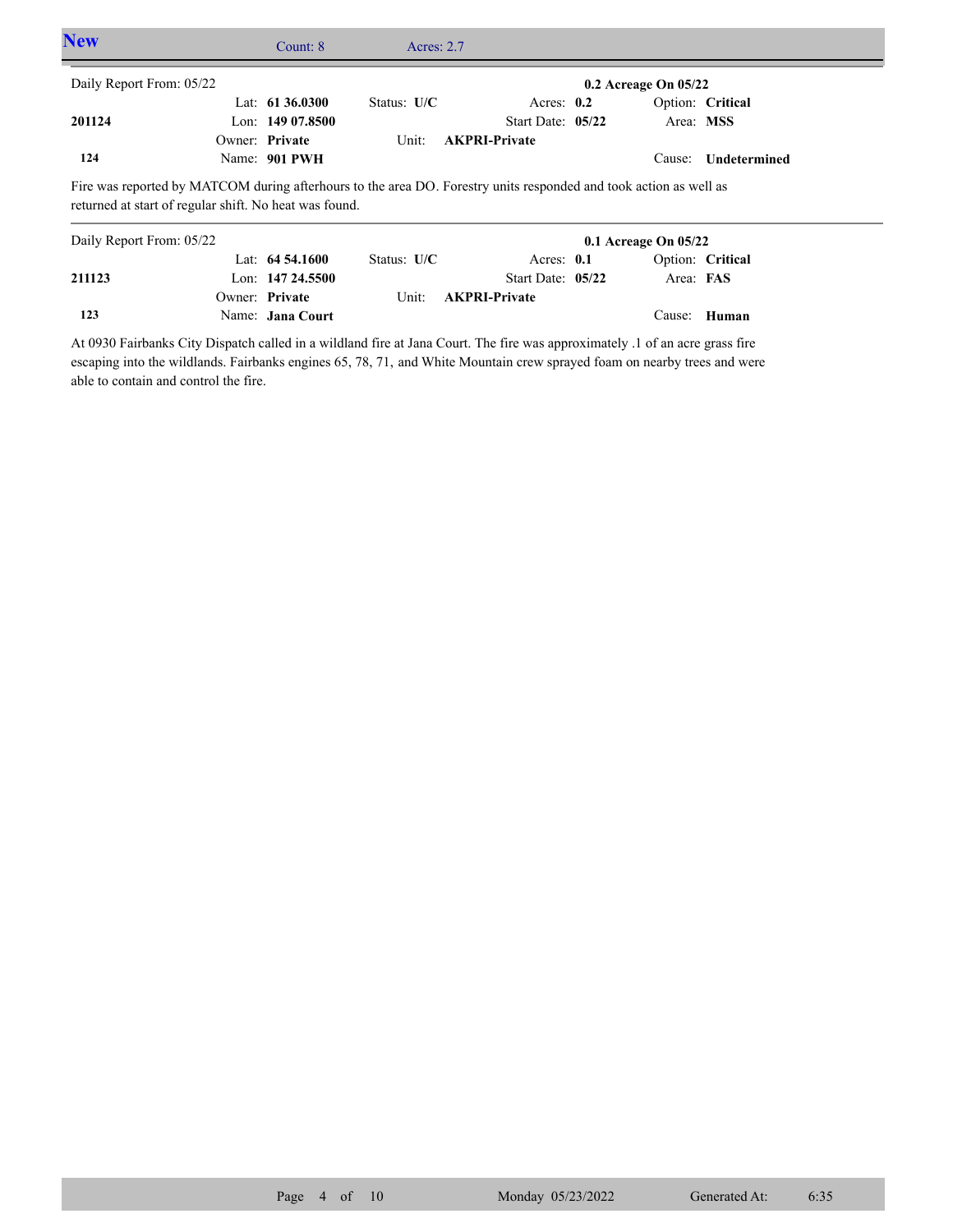| <b>Monitor</b><br>Acreage Change: 697.1<br>Acres: 11,401.9<br>Count: $352$ |
|----------------------------------------------------------------------------|
|----------------------------------------------------------------------------|

| Daily Report From: 05/22 |                    |               |                                       | 31.0 Acreage Change Since 05/21 |                  |
|--------------------------|--------------------|---------------|---------------------------------------|---------------------------------|------------------|
| PNC3                     | Lat: $64\,55.8000$ | Status: $U/C$ | Acres: 39.0                           |                                 | Option: Modified |
|                          | Lon: 161 11.4783   |               | Start Date: 05/21                     | Area: GAD                       |                  |
| PDPNC3                   | Owner: ANCSA       | Unit:         | <b>AKVLN-Kovuk Native Corporation</b> |                                 |                  |
| 121                      | Name: Koyuk Dump   |               |                                       | Cause: Human                    |                  |

Smokejumpers completed suppression efforts on the areas of the fire outside of the dump. The updated size was 39 acres outside of the dump and 3 - 4 acres inside the dump area. The smokejumpers backhauled supplies to the Koyuk airfield where they were demobilized from at aproximately 1430.

| Last Report: 05/21                                         |              |                     |             |                                                                                                                        | 0.3 Acreage On 05/21  |                               |
|------------------------------------------------------------|--------------|---------------------|-------------|------------------------------------------------------------------------------------------------------------------------|-----------------------|-------------------------------|
| PNC <sub>2</sub>                                           |              | Lat: $6440.7244$    | Status: U/U | Acres: $0.3$                                                                                                           |                       | Option: Limited               |
|                                                            |              | Lon: $14635.0520$   |             | Start Date: 05/21                                                                                                      | Area: MID             |                               |
| PDPNC2                                                     | Owner: DOD   |                     | Unit:       | <b>AKFWQ-Fort Wainwright, Yukon TA</b>                                                                                 |                       |                               |
| 120                                                        |              | Name: Stuart Draw   |             |                                                                                                                        | Cause:                | Human                         |
| Last Report: 05/21                                         |              |                     |             |                                                                                                                        | 0.1 Acreage On 05/21  |                               |
|                                                            |              | Lat: $61\,28.4200$  | Status: U/U | Acres: 0.1                                                                                                             |                       | Option: Critical              |
| 201118                                                     |              | Lon: 149 44,6000    |             | Start Date: 05/21                                                                                                      | Area: MSS             |                               |
|                                                            |              | Owner: Private      | Unit:       | <b>AKPRI-Private</b>                                                                                                   |                       |                               |
| 118                                                        |              | Name: Twilight      |             |                                                                                                                        | Cause:                | Undetermined                  |
| Last Report: 05/21                                         |              |                     |             |                                                                                                                        | 15.0 Acreage On 05/21 |                               |
| PNB <sub>9</sub>                                           |              | Lat: $6441.5467$    | Status: U/U | Acres: 15.0                                                                                                            |                       | Option: Limited               |
|                                                            |              | Lon: 146 34.3617    |             | Start Date: 05/21                                                                                                      | Area: MID             |                               |
| PDPNB9                                                     | Owner: DOD   |                     | Unit:       | <b>AKFWQ-Fort Wainwright, Yukon TA</b>                                                                                 |                       |                               |
| 117                                                        |              | Name: Stuart Creek  |             |                                                                                                                        | Cause:                | Human                         |
| Daily Report From: 05/22                                   |              |                     |             |                                                                                                                        |                       | No Acreage Change Since 05/21 |
| PNB <sub>5</sub>                                           |              | Lat: $61\,42.1467$  | Status: U/C | Acres: 5.1                                                                                                             |                       | Option: Critical              |
| 201116                                                     |              | Lon: 149 00.9550    |             | Start Date: 05/21                                                                                                      | Area: MSS             |                               |
|                                                            |              | Owner: Private      | Unit:       | <b>AKPRI-Private</b>                                                                                                   |                       |                               |
| 116                                                        |              | Name: All Elks Road |             |                                                                                                                        | Cause:                | Undetermined                  |
| controlled after mop up and watering operations concluded. |              |                     |             | Forestry engines and Gannett continued suppression, gridding, and mop up operations for this incident. Fire was called |                       |                               |
| Last Report: 05/21                                         |              |                     |             |                                                                                                                        | 0.1 Acreage On 05/21  |                               |
|                                                            |              | Lat: $6029.8310$    | Status: U/C | Acres: 0.1                                                                                                             |                       | Option: Critical              |
| 203115                                                     |              | Lon: 151 00.8780    |             | Start Date: 05/21                                                                                                      | Area: KKS             |                               |
|                                                            | Owner: State |                     | Unit:       | <b>AKDNS-AK Dept. Natural Resources</b>                                                                                |                       |                               |
| 115                                                        |              | Name: Ski Boot      |             |                                                                                                                        | Cause:                | Human                         |
| Last Report: 05/21                                         |              |                     |             |                                                                                                                        | 0.2 Acreage On 05/21  |                               |
|                                                            |              | Lat: 61 34.9467     | Status: U/C | Acres: $0.2$                                                                                                           |                       | Option: Critical              |
| 201114                                                     |              | Lon: 149 08.4933    |             | Start Date: 05/21                                                                                                      | Area: MSS             |                               |
|                                                            |              | Owner: Private      | Unit:       | <b>AKPRI-Private</b>                                                                                                   |                       |                               |
| 114                                                        |              | Name: Margaret      |             |                                                                                                                        | Cause:                | Undetermined                  |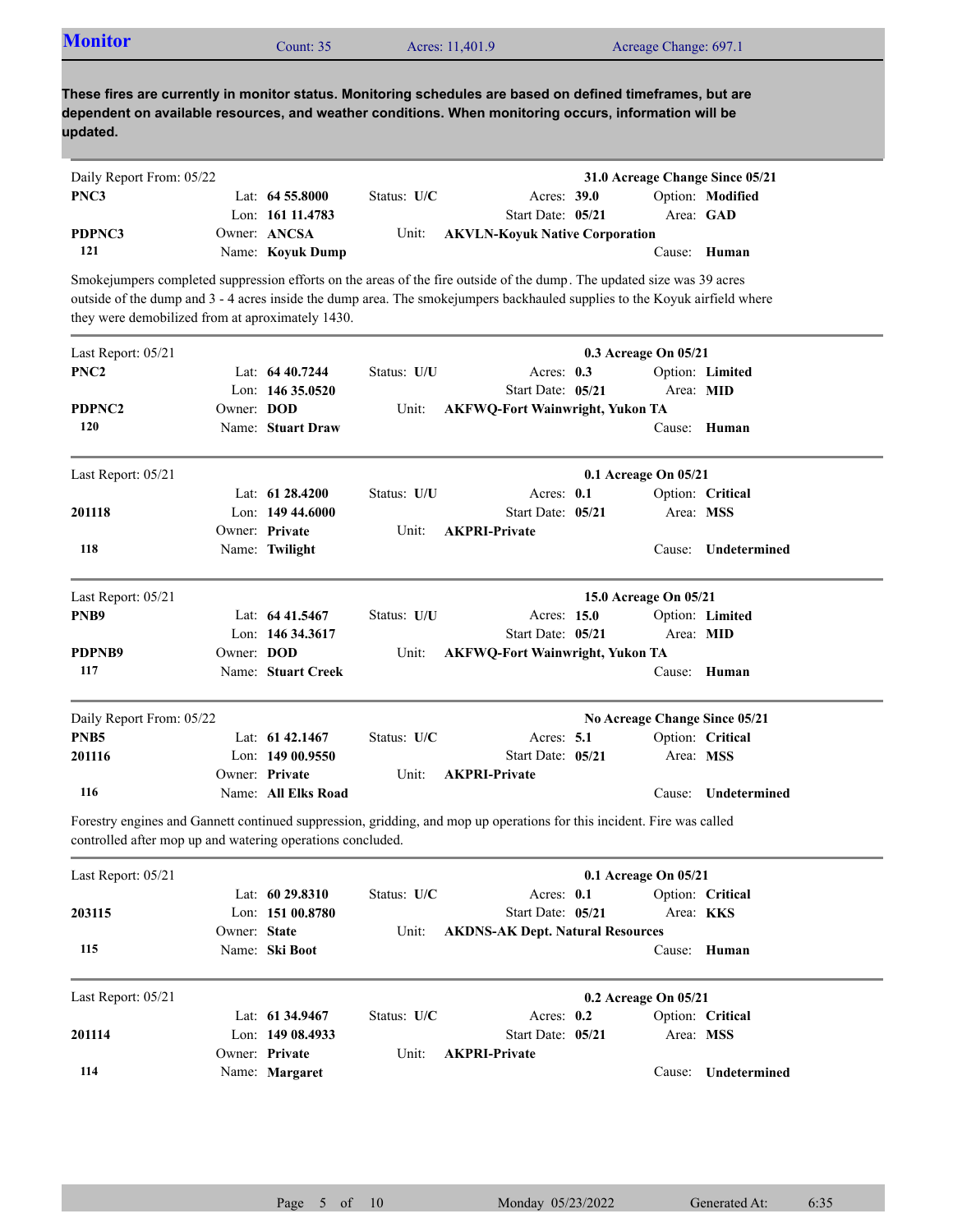| <b>Monitor</b> | Count: 35 | Acres: 11,401.9 | Acreage Change: 697.1 |  |
|----------------|-----------|-----------------|-----------------------|--|
|----------------|-----------|-----------------|-----------------------|--|

| Last Report: 05/21 |              |                         |             |                                                     |                      |                  | No Acreage Change Since 05/20  |
|--------------------|--------------|-------------------------|-------------|-----------------------------------------------------|----------------------|------------------|--------------------------------|
|                    |              | Lat: 59 31.5967         | Status: U/C | Acres: 0.1                                          |                      | Option: Full     |                                |
| 203113             |              | Lon: 151 26.3917        |             | Start Date: 05/20                                   |                      | Area: <b>KKS</b> |                                |
|                    |              | Owner: Private          | Unit:       | <b>AKPRI-Private</b>                                |                      |                  |                                |
| 113                |              | Name: Sadie Cove        |             |                                                     |                      |                  | Cause: Human                   |
| Last Report: 05/20 |              |                         |             |                                                     | 0.3 Acreage On 05/20 |                  |                                |
|                    |              | Lat: $6507.2883$        | Status: U/C | Acres: $0.3$                                        |                      |                  | Option: Critical               |
| 211112             |              | Lon: 147 40.3083        |             | Start Date: 05/20                                   |                      | Area: FAS        |                                |
|                    |              | Owner: Private          | Unit:       | <b>AKPRI-Private</b>                                |                      |                  |                                |
| 112                |              | Name: Poker Creek       |             |                                                     |                      | Cause:           | <b>Undetermined</b>            |
| Last Report: 05/20 |              |                         |             |                                                     | 0.1 Acreage On 05/20 |                  |                                |
|                    |              | Lat: 63 53.7350         | Status: U/C | Acres: 0.1                                          |                      |                  | Option: Limited                |
| 212111             |              | Lon: $14508.1200$       |             | Start Date: 05/20                                   |                      | Area: DAS        |                                |
|                    | Owner: State |                         | Unit:       | <b>AKDNS-AK Dept. Natural Resources</b>             |                      |                  |                                |
| 111                |              | Name: Barley Way        |             |                                                     |                      | Cause:           | Undetermined                   |
| Last Report: 05/21 |              |                         |             |                                                     |                      |                  | No Acreage Change Since 05/20  |
|                    |              | Lat: $6200.4200$        | Status: U/C | Acres: $3.2$                                        |                      |                  | Option: Critical               |
| 201110             |              | Lon: 149 57,8800        |             | Start Date: 05/20                                   |                      | Area: MSS        |                                |
|                    |              | Owner: Private          | Unit:       | <b>AKPRI-Private</b>                                |                      |                  |                                |
| 110                |              | Name: Caswell Lakes     |             |                                                     |                      | Cause:           | Undetermined                   |
| Last Report: 05/20 |              |                         |             |                                                     | 0.1 Acreage On 05/20 |                  |                                |
| PM9B               |              | Lat: 65 07.0536         | Status: U/U | Acres: 0.1                                          |                      |                  | Option: Limited                |
|                    |              | Lon: 141 40.0800        |             | Start Date: 05/20                                   |                      |                  | Area: UYD                      |
| PDPM9B             | Owner: NPS   |                         | Unit:       | <b>AKYCP-Yukon-Charley Rivers National Preserve</b> |                      |                  |                                |
| 109                |              | Name: Trout Creek       |             |                                                     |                      |                  | Cause: Lightning               |
| Last Report: 05/20 |              |                         |             |                                                     | 0.1 Acreage On 05/20 |                  |                                |
| PM9D               |              | Lat: $6501.5846$        | Status: U/U | Acres: $0.1$                                        |                      |                  | Option: Modified               |
|                    |              | Lon: 141 14.8020        |             | Start Date: 05/20                                   |                      |                  | Area: UYD                      |
| PDPM9D             |              | Owner: ANCSA            | Unit:       | <b>AKDYN-Doyon, Limited</b>                         |                      |                  |                                |
| 108                |              | Name: Windfall Mountain |             |                                                     |                      |                  | Cause: Lightning               |
| Last Report: 05/21 |              |                         |             |                                                     |                      |                  | 0.8 Acreage Change Since 05/20 |
| <b>PM74</b>        |              | Lat: 62 58.8483         | Status: U/C | Acres: 1.8                                          |                      | Option: Full     |                                |
| 204107             |              | Lon: 156 05.8467        |             | Start Date: 05/19                                   |                      | Area: SWS        |                                |
| PNPM74             |              | Owner: ANCSA            | Unit:       | <b>AKVLN-MTNT, Limited</b>                          |                      |                  |                                |
| 107                |              | Name: Takotna Dump      |             |                                                     |                      |                  | Cause: Undetermined            |
| Last Report: 05/19 |              |                         |             |                                                     | 0.1 Acreage On 05/19 |                  |                                |
| <b>PM70</b>        |              | Lat: 61 35.0700         | Status: U/C | Acres: 0.1                                          |                      |                  | Option: Critical               |
| 201106             |              | Lon: 149 23.7117        |             | Start Date: 05/19                                   |                      | Area: MSS        |                                |
| PNPM70             |              | Owner: Private          | Unit:       | <b>AKPRI-Private</b>                                |                      |                  |                                |
| 106                |              | Name: Happy Fire        |             |                                                     |                      |                  | Cause: Human                   |
|                    |              |                         |             |                                                     |                      |                  |                                |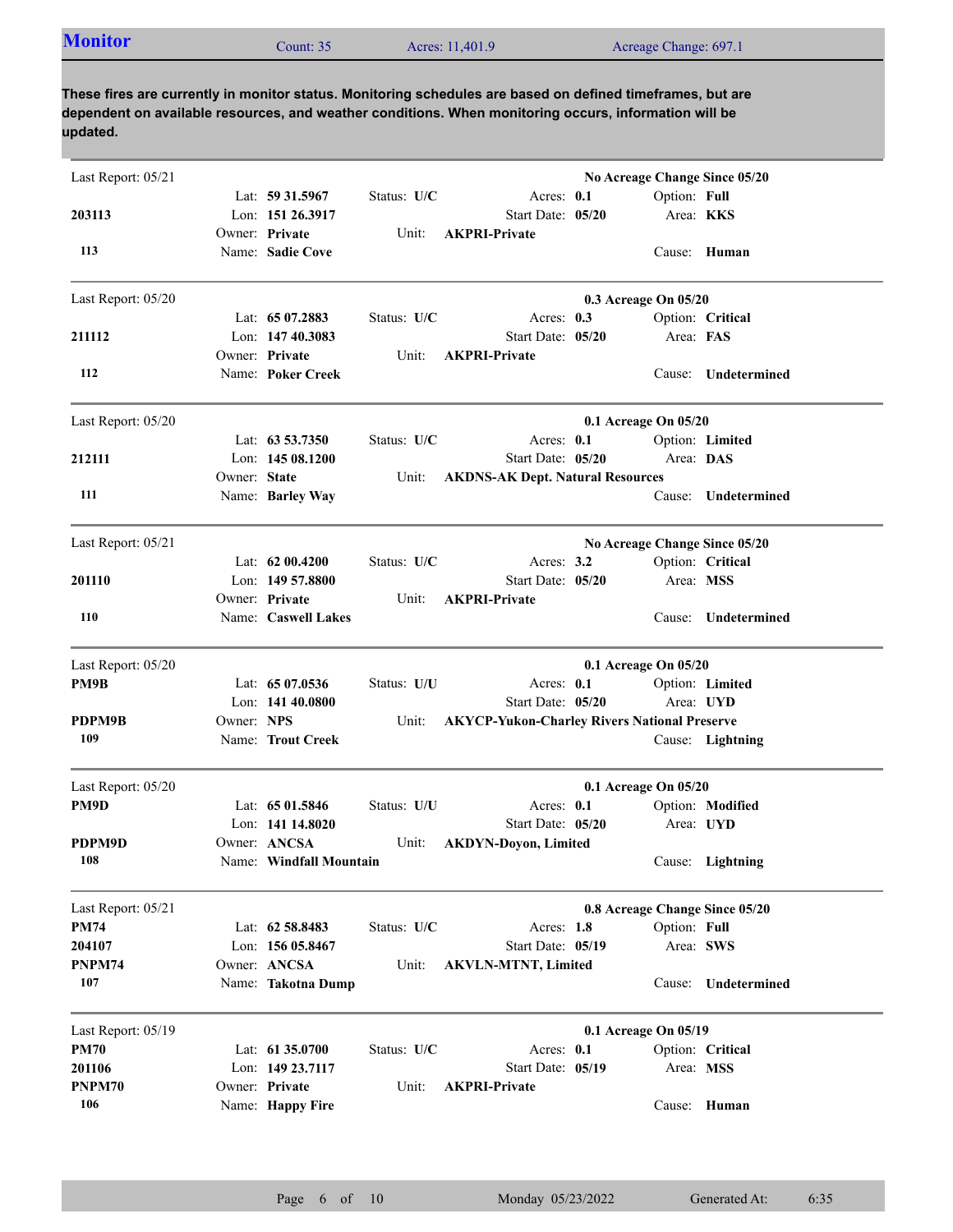| <b>Monitor</b> | Count: 35 | Acres: 11,401.9 | Acreage Change: 697.1 |
|----------------|-----------|-----------------|-----------------------|
|                |           |                 |                       |

| Daily Report From: 05/22                                                         |              |                          |             |                                         | No Acreage Change Since 05/21 |                  |                               |
|----------------------------------------------------------------------------------|--------------|--------------------------|-------------|-----------------------------------------|-------------------------------|------------------|-------------------------------|
| PM75                                                                             |              | Lat: $64\,50.4600$       | Status: U/C | Acres: $5.0$                            |                               |                  | Option: Critical              |
| 211104                                                                           |              | Lon: 147 46.1700         |             | Start Date: 05/19                       |                               | Area: FAS        |                               |
| PNPM75                                                                           | Owner: State |                          | Unit:       | AKAKS-Alaska Railroad                   |                               |                  |                               |
| 104                                                                              |              | Name: Chena Landing Loop |             |                                         |                               |                  | Cause: Human                  |
| DOF personnell checked fire. No heat or smoke found. The fire will be monitored. |              |                          |             |                                         |                               |                  |                               |
| Last Report: 05/19                                                               |              |                          |             |                                         | 0.1 Acreage On 05/19          |                  |                               |
|                                                                                  |              | Lat: 61 33.7300          | Status: U/C | Acres: $0.1$                            |                               |                  | Option: Critical              |
| 201103                                                                           |              | Lon: $14947.1500$        |             | Start Date: 05/19                       |                               | Area: MSS        |                               |
|                                                                                  |              | Owner: Private           | Unit:       | <b>AKPRI-Private</b>                    |                               |                  |                               |
| 103                                                                              | Name: Nana   |                          |             |                                         |                               |                  | Cause: Human                  |
| Last Report: 05/19                                                               |              |                          |             |                                         | No Acreage Change Since 05/18 |                  |                               |
| PM7S                                                                             |              | Lat: $59\,48.9260$       | Status: U/C | Acres: $1.5$                            |                               |                  | Option: Critical              |
| 203101                                                                           |              | Lon: $15105.4650$        |             | Start Date: 05/18                       |                               | Area: KKS        |                               |
| <b>PNPM7S</b>                                                                    |              | Owner: Private           | Unit:       | <b>AKPRI-Private</b>                    |                               |                  |                               |
| 101                                                                              |              | Name: Olia Court         |             |                                         |                               |                  | Cause: Human                  |
| Last Report: 05/18                                                               |              |                          |             |                                         | $0.1$ Acreage On $05/18$      |                  |                               |
|                                                                                  |              | Lat: 60 28.3740          | Status: U/C | Acres: 0.1                              |                               |                  | Option: Critical              |
| 203100                                                                           |              | Lon: 151 10.5300         |             | Start Date: 05/18                       |                               | Area: KKS        |                               |
|                                                                                  |              | Owner: Private           | Unit:       | <b>AKPRI-Private</b>                    |                               |                  |                               |
| 100                                                                              | Name: Jones  |                          |             |                                         |                               |                  | Cause: Human                  |
| Last Report: 05/18                                                               |              |                          |             |                                         |                               |                  | No Acreage Change Since 05/17 |
|                                                                                  |              | Lat: $60\,31.9040$       | Status: U/C | Acres: 0.1                              |                               |                  | Option: Critical              |
| 203099                                                                           |              | Lon: 150 47.9930         |             | Start Date: 05/17                       |                               | Area: <b>KKS</b> |                               |
|                                                                                  |              | Owner: Private           | Unit:       | <b>AKPRI-Private</b>                    |                               |                  |                               |
| 099                                                                              | Name: Adele  |                          |             |                                         |                               |                  | Cause: Human                  |
| Last Report: 05/20                                                               |              |                          |             |                                         | No Acreage Change Since 05/17 |                  |                               |
| PM5N                                                                             |              | Lat: 61 35.9650          | Status: U/C | Acres: $0.5$                            |                               |                  | Option: Critical              |
| 201097                                                                           |              | Lon: 149 25.1367         |             | Start Date: 05/17                       |                               | Area: MSS        |                               |
|                                                                                  |              | Owner: Private           | Unit:       | <b>AKPRI-Private</b>                    |                               |                  |                               |
| 097                                                                              | Name: Nina   |                          |             |                                         |                               |                  | Cause: Human                  |
| Last Report: 05/20                                                               |              |                          |             |                                         | No Acreage Change Since 05/19 |                  |                               |
| PM5M                                                                             |              | Lat: 58 36.4200          | Status: U/C | Acres: 24.3                             |                               |                  | Option: Unplanned             |
| 204096                                                                           |              | Lon: 159 57.9600         |             | Start Date: 05/17                       |                               | Area: SWS        |                               |
| PNPM5M                                                                           | Owner: State |                          | Unit:       | <b>AKDNS-AK Dept. Natural Resources</b> |                               |                  |                               |
| 096                                                                              |              | Name: Walrus Islands     |             |                                         |                               | Cause:           | Undetermined                  |
| Last Report: 05/19                                                               |              |                          |             |                                         | No Acreage Change Since 05/18 |                  |                               |
|                                                                                  |              | Lat: 62 23.1017          | Status: U/C | Acres: 2.0                              |                               | Option: Full     |                               |
| 201095                                                                           |              | Lon: 149 47.9617         |             | Start Date: 05/17                       |                               |                  | Area: MSS                     |
|                                                                                  |              | Owner: Private           | Unit:       | <b>AKPRI-Private</b>                    |                               |                  |                               |
| 095                                                                              |              | Name: N. Fork Talkeetna  |             |                                         |                               | Cause:           | Undetermined                  |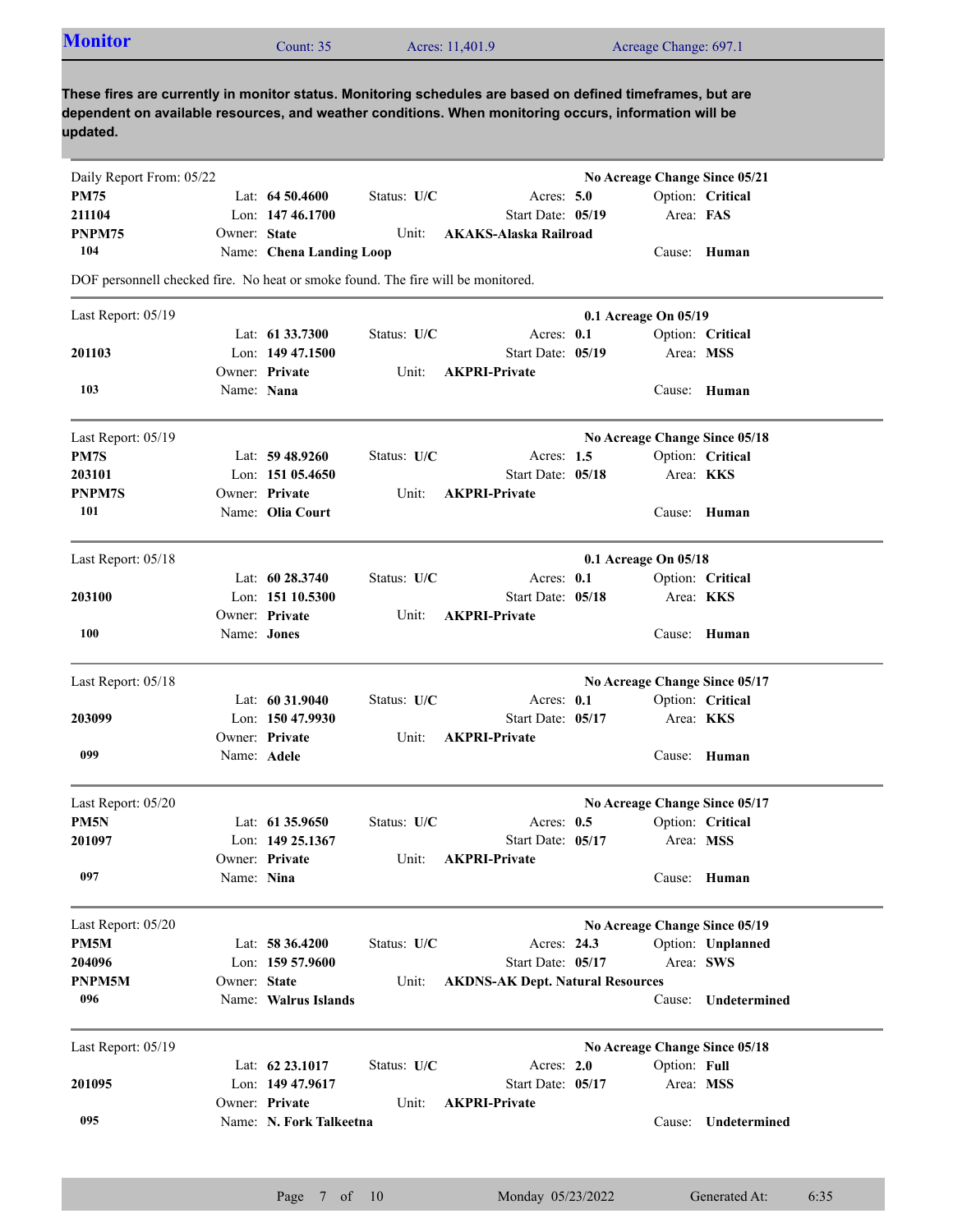| <b>Monitor</b><br>Acreage Change: 697.1<br>Acres: 11,401.9<br>Count: $352$ |  |  |  |  |
|----------------------------------------------------------------------------|--|--|--|--|
|----------------------------------------------------------------------------|--|--|--|--|

| Last Report: 05/16 |              |                                   |             |                                          | 0.5 Acreage On 05/16 |                  |                                 |
|--------------------|--------------|-----------------------------------|-------------|------------------------------------------|----------------------|------------------|---------------------------------|
| <b>PM38</b>        |              | Lat: $59\,42.6226$                | Status: U/C | Acres: $0.5$                             |                      | Option: Full     |                                 |
| 204090             |              | Lon: $161\,53.2962$               |             | Start Date: 05/16                        |                      | Area: SWS        |                                 |
| PNPM38             |              | Owner: ANCSA                      | Unit:       | <b>AKVLN-Qanirtuuq, Incorporated</b>     |                      |                  |                                 |
| 090                |              | Name: Arolik                      |             |                                          |                      |                  | Cause: Undetermined             |
| Last Report: 05/16 |              |                                   |             |                                          | 0.1 Acreage On 05/16 |                  |                                 |
| <b>PM36</b>        |              | Lat: $61\,30.5267$                | Status: U/C | Acres: $0.1$                             |                      |                  | Option: Critical                |
| 201088             |              | Lon: 149 39.5567                  |             | Start Date: 05/16                        |                      | Area: MSS        |                                 |
| PNPM36             |              | Owner: Private                    | Unit:       | <b>AKPRI-Private</b>                     |                      |                  |                                 |
| 088                |              | Name: Shearwater                  |             |                                          |                      |                  | Cause: Undetermined             |
| Last Report: 05/15 |              |                                   |             |                                          | 0.5 Acreage On 05/15 |                  |                                 |
| PM2L               |              | Lat: 57 50.7233                   | Status: U/C | Acres: $0.5$                             |                      | Option: Full     |                                 |
| 203084             |              | Lon: 152 37.9833                  |             | Start Date: 05/15                        |                      | Area: <b>KKS</b> |                                 |
| PNPM2L             |              | Owner: ANCSA                      | Unit:       | <b>AKVLN-Ouzinkie Native Corporation</b> |                      |                  |                                 |
| 084                |              | Name: Antone Larsen               |             |                                          |                      |                  | Cause: Human                    |
| Last Report: 05/12 |              |                                   |             |                                          | 0.2 Acreage On 05/12 |                  |                                 |
|                    |              | Lat: $60\,27.8230$                | Status: U/C | Acres: $0.2$                             |                      |                  | Option: Critical                |
| 203079             |              | Lon: 151 10.3720                  |             | Start Date: 05/12                        |                      | Area: KKS        |                                 |
|                    | Owner: State |                                   | Unit:       | <b>AKDNS-AK Dept. Natural Resources</b>  |                      |                  |                                 |
| 079                |              | Name: Wendy Lane                  |             |                                          |                      | Cause:           | Human                           |
| Last Report: 05/18 |              |                                   |             |                                          |                      |                  | 34.4 Acreage Change Since 05/17 |
|                    |              | Lat: 51 57.2683                   | Status: U/U | Acres: 919.6                             |                      |                  | Option: Unplanned               |
| 204078             |              | Lon: 176 38.7183                  |             | Start Date: 05/08                        |                      | Area: SWS        |                                 |
|                    | Owner: DOD   |                                   | Unit:       | <b>AKNVQ-U.S. Navy</b>                   |                      |                  |                                 |
| 078                | Name: Adak   |                                   |             |                                          |                      |                  | Cause: Human                    |
| Last Report: 05/12 |              |                                   |             |                                          | 0.1 Acreage On 05/12 |                  |                                 |
| PMS1               |              | Lat: $61\,43.9700$                | Status: U/C | Acres: $0.1$                             |                      | Option: Full     |                                 |
| 201077             |              | Lon: $14901.7300$                 |             | Start Date: 05/12                        |                      | Area: MSS        |                                 |
|                    | Owner: State |                                   | Unit:       | <b>AKDNS-AK Dept. Natural Resources</b>  |                      |                  |                                 |
| 077                |              | Name: Buffalo Mine Coal Seam 2022 |             |                                          |                      |                  | Cause: Lightning                |
| Last Report: 05/18 |              |                                   |             |                                          |                      |                  | 1.3 Acreage Change Since 05/14  |
| PMR4               |              | Lat: 55 20.5650                   | Status: U/C | Acres: 70.3                              |                      |                  | Option: Unplanned               |
| 204074             |              | Lon: 160 26.0883                  |             | Start Date: 05/12                        |                      | Area: SWS        |                                 |
| PNPMR4             |              | Owner: ANCSA                      | Unit:       | <b>AKVLN-Shumagin Corporation</b>        |                      |                  |                                 |
| 074                |              | Name: Danger Point                |             |                                          |                      | Cause:           | Undetermined                    |
| Last Report: 05/12 |              |                                   |             |                                          | 0.1 Acreage On 05/12 |                  |                                 |
| PMR3               |              | Lat: 61 23.8210                   | Status: U/C | Acres: 0.1                               |                      |                  | Option: Critical                |
| 201073             |              | Lon: 149 28.3180                  |             | Start Date: 05/11                        |                      | Area: MSS        |                                 |
|                    |              | Owner: County                     | Unit:       | <b>AKAKS-Anchorage, Municipality of</b>  |                      |                  |                                 |
| 073                |              | Name: Birchwood                   |             |                                          |                      |                  | Cause: Human                    |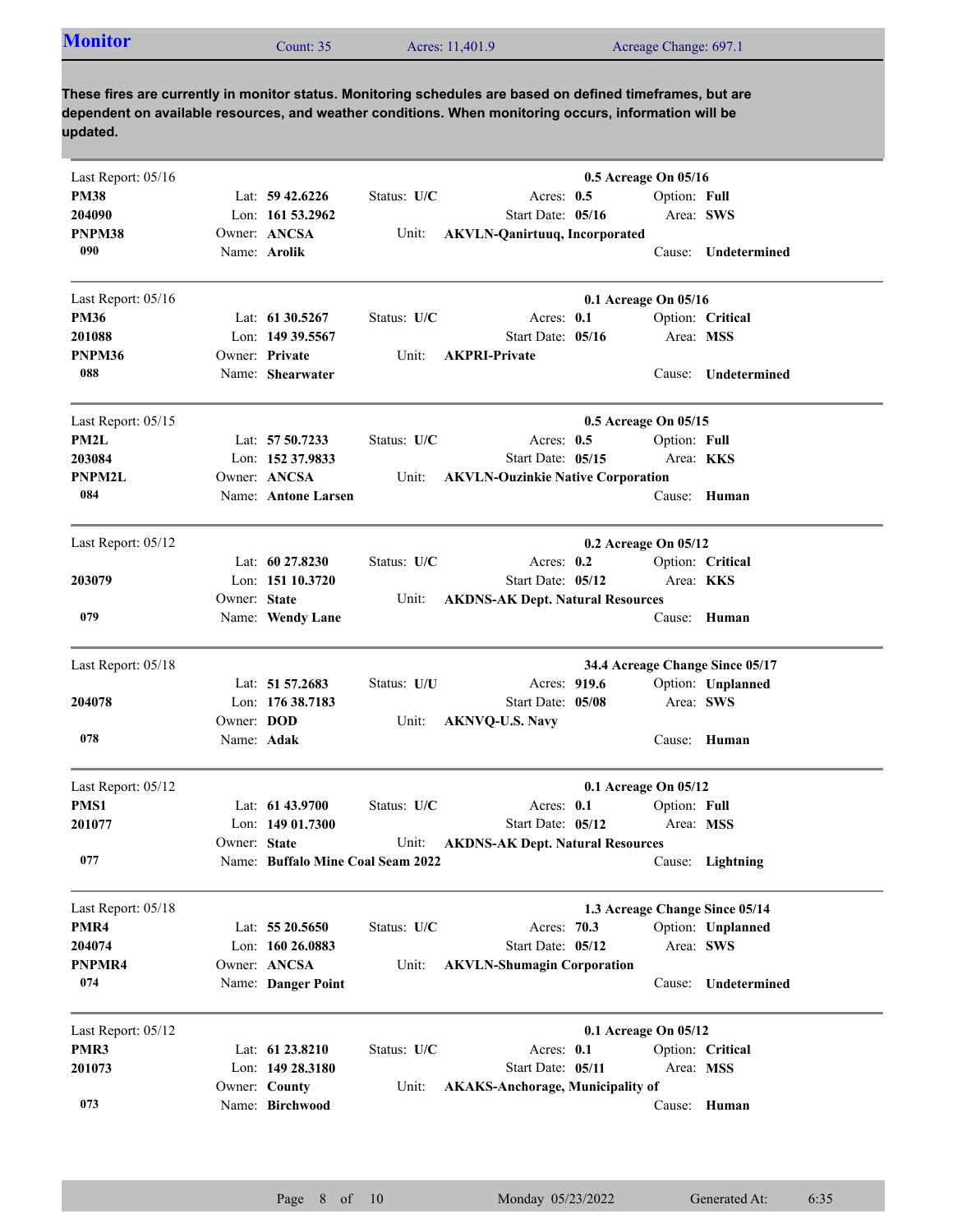| Last Report: 05/12 |             |                           |             |                                                   |                 |              | 2.0 Acreage Change Since 05/11   |
|--------------------|-------------|---------------------------|-------------|---------------------------------------------------|-----------------|--------------|----------------------------------|
|                    |             | Lat: $57\,42.9640$        | Status: U/C | Acres: $4.0$                                      |                 |              | Option: Critical                 |
| 203071             |             | Lon: $152\,36.0270$       |             | Start Date: 05/11                                 |                 |              | Area: KKS                        |
|                    |             | Owner: County             | Unit:       | <b>AKAKS-Kodiak Island Borough</b>                |                 |              |                                  |
| 071                |             | Name: Bell Flats          |             |                                                   |                 | Cause:       | Human                            |
| Last Report: 05/21 |             |                           |             |                                                   |                 |              | No Acreage Change Since 05/18    |
| PMG1               |             | Lat: $6029.7834$          | Status: U/C | Acres: $4.3$                                      |                 |              | Option: Critical                 |
| 231066             |             | Lon: $14947.3100$         |             | Start Date: 05/10                                 |                 |              | Area: CGF                        |
| P0PMG1             |             | Owner: County             | Unit:       | <b>AKAKS-Kenai Peninsula Borough</b>              |                 |              |                                  |
| 066                |             | Name: Kenai Lake Overlook |             |                                                   |                 | Cause:       | Undetermined                     |
| Last Report: 05/11 |             |                           |             |                                                   |                 |              | No Acreage Change Since 05/10    |
| PL8P               |             | Lat: $6029.5458$          | Status: U/C | Acres: $0.5$                                      |                 | Option: Full |                                  |
| 232057             |             | Lon: $14959.2440$         |             | Start Date: 05/08                                 |                 |              | Area: CGF                        |
| P0PL8P             | Owner: USFS |                           | Unit:       | <b>AKCGF-Chugach National Forest</b>              |                 |              |                                  |
| 057                |             | Name: West Juneau         |             |                                                   |                 | Cause:       | Human                            |
| Last Report: 04/26 |             |                           |             |                                                   |                 |              | 609.7 Acreage Change Since 04/23 |
| PKS1               |             | Lat: $60\,32.1500$        | Status: U/U |                                                   | Acres: 10,302.5 |              | Option: Limited                  |
| 204012             |             | Lon: 160 54.7500          |             | Start Date: 04/16                                 |                 |              | Area: SWS                        |
| <b>PNPKS1</b>      |             | Owner: USFWS              | Unit:       | <b>AKYDR-Yukon Delta National Wildlife Refuge</b> |                 |              |                                  |
| 012                |             | Name: Kwethluk            |             |                                                   |                 | Cause:       | <b>Undetermined</b>              |